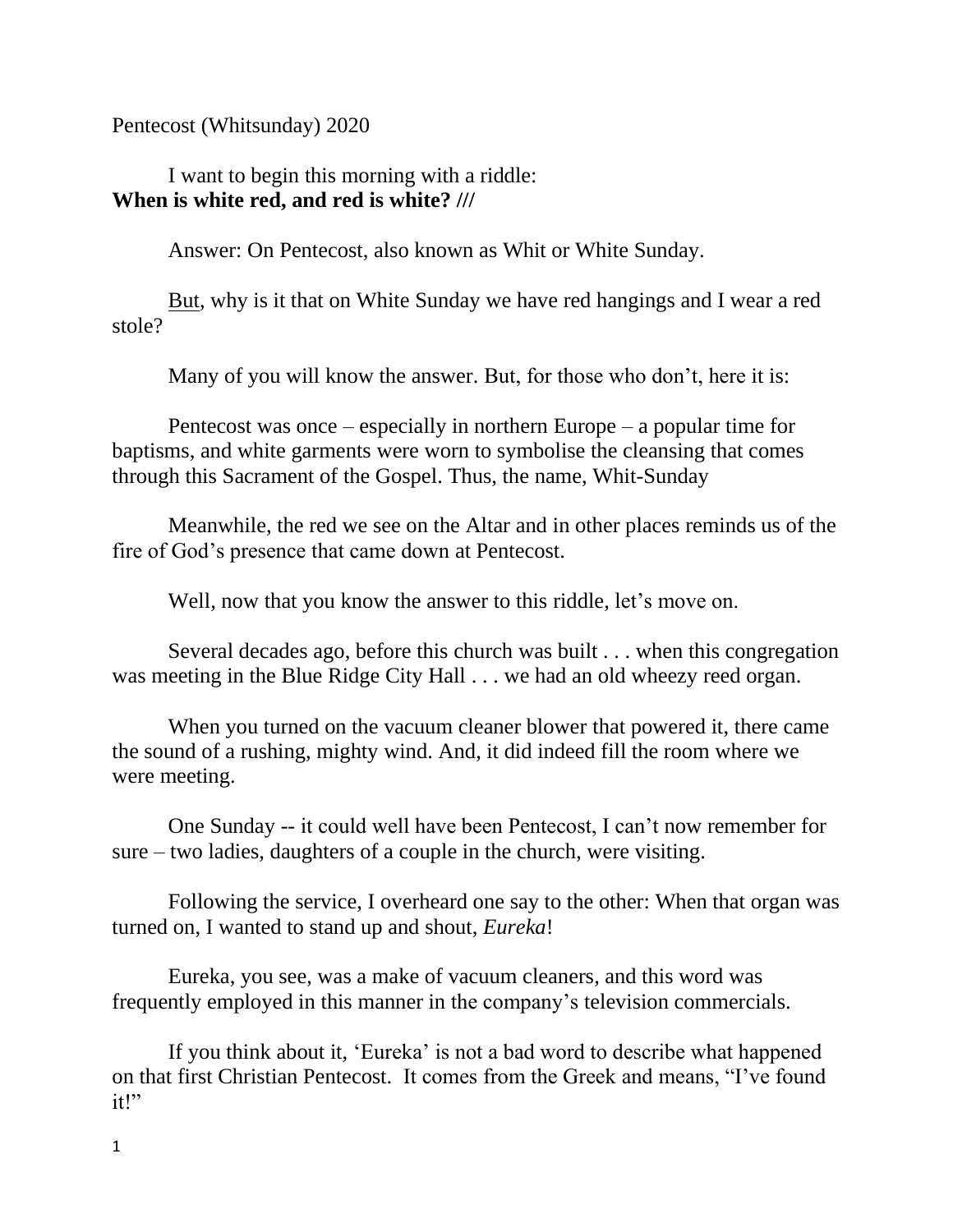Just prior to His ascension, you will remember that Jesus told His followers to go back to Jerusalem and wait. They did, and their waiting was rewarded.

Ten days later power the like of which they had never seen before came down. Indeed, what happened that day was so outside of human experience that it could only be described through the use of simile.

"There came a sound from heaven *as of* a rushing mighty wind." "There appeared unto them cloven tongues *like as* of fire."

The message I want to bring to you this morning is: That amazing power that came down at Pentecost is still available. It is available to you!

If we don't have it, it is because we haven't asked for it or because we've been asleep in the pew. But power for what?

First, power for witness and proclamation. Think about what happened that first Christian Pentecost. Those who had previously been hunkered down behind closed doors went out and began to announced Jesus. Their timidity went away.

Isn't this what is needed in Christian circles today?

We need someone to push us out of our nests of comfort . . . just as a mamma bird does her young.

Well, that Someone is the Holy Spirit. Ask Him to push you out of your nest. Dare to be a witness.

And there are sorts of ways of being a witness. Let the Spirit lead you in finding your way. Not all of us can preach like Peter, but all can do something.

Power for witness and proclamation – yes. But the Holy Spirit brings power in another way as well: He opens ears and hearts.

Again, think about what happened on that first Christian Pentecost. Peter stood up and preached, but it was by the power of the Holy Spirit that 3000 came to Christian faith that day.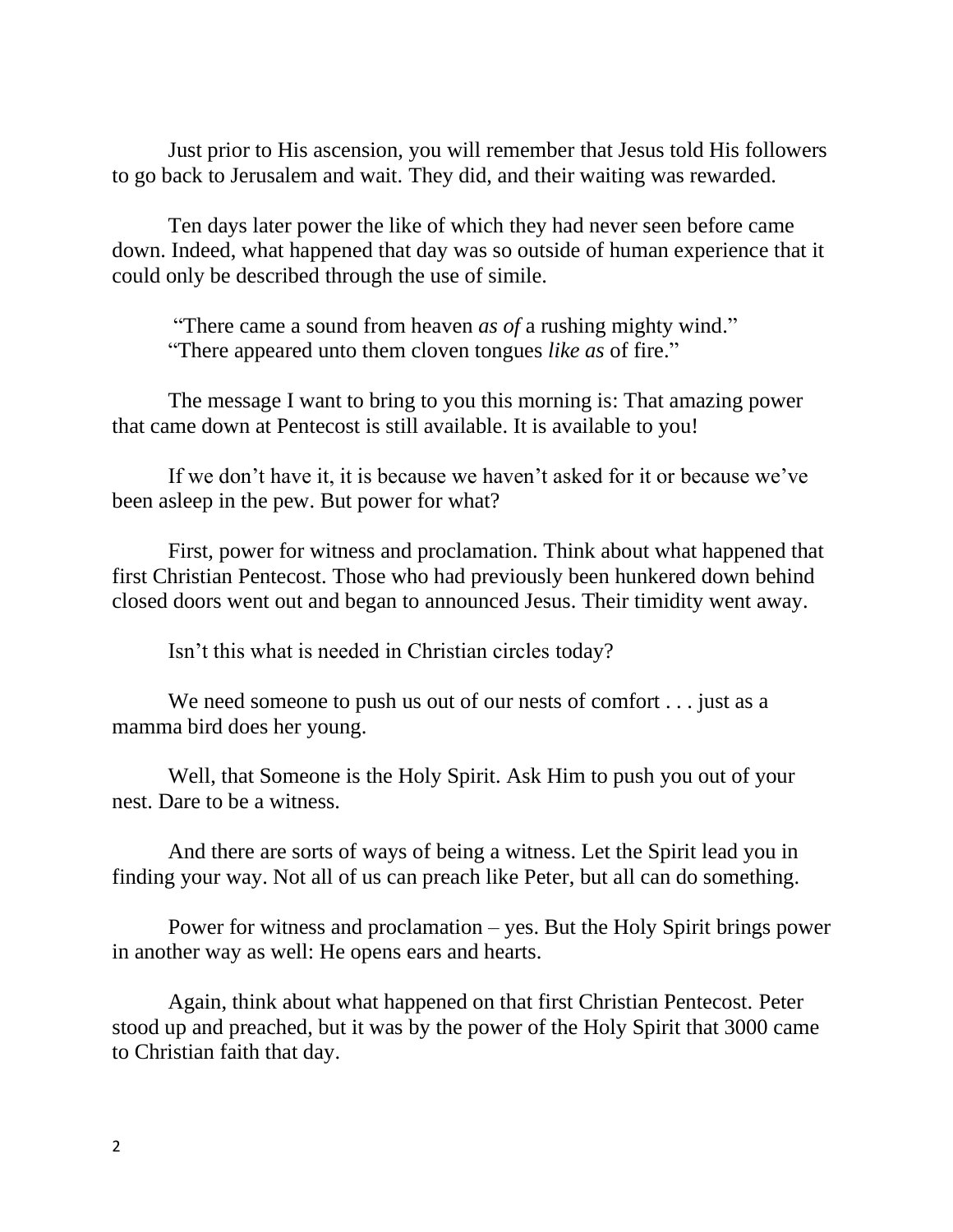Luke tells us that those who heard Peter's words were 'pricked in their heart'. Well, it was the Holy Spirit that did the pricking.

But, what does this aspect of the work of the Holy Spirit mean to us today?

Well, it should give us new confidence in God's Word and in our own efforts to deliver it. We plant the seed, but God the Holy Spirit brings that seed to life. Success does not depend so much on my cleverness, but on God's power.

But what else does the Holy Spirit do? What about keeping God's people together and on track. That takes a lot of power, doesn't it?

As the Pentecost story opens, we hear: "They were all with one accord in one place."

But did this unity continue? For a while it did.

## **"And they continued stedfastly in the apostles' doctrine and fellowship, and in breaking of bread, and in prayers,"** Luke goes on to tell us.

What kept them together? What enabled them not only to believe the Gospel but to live it? /// The Holy Spirit.

That Christians are so divided today is not an indictment on the Holy Spirit, but on ourselves. We have neglected the Gift.

We've allowed ourselves to become distracted and haven't avail ourselves of the power that is ours as believers.

I like how J. B. Philips renders one of the opening verses of Romans 12:

## **"Don't let the world around you squeeze you into its own mould."**

Isn't that what we have allowed to happen? But, what are we going to do about it?

The Holy Spirit can make it go in the other direction as well He can press us into God's mould.